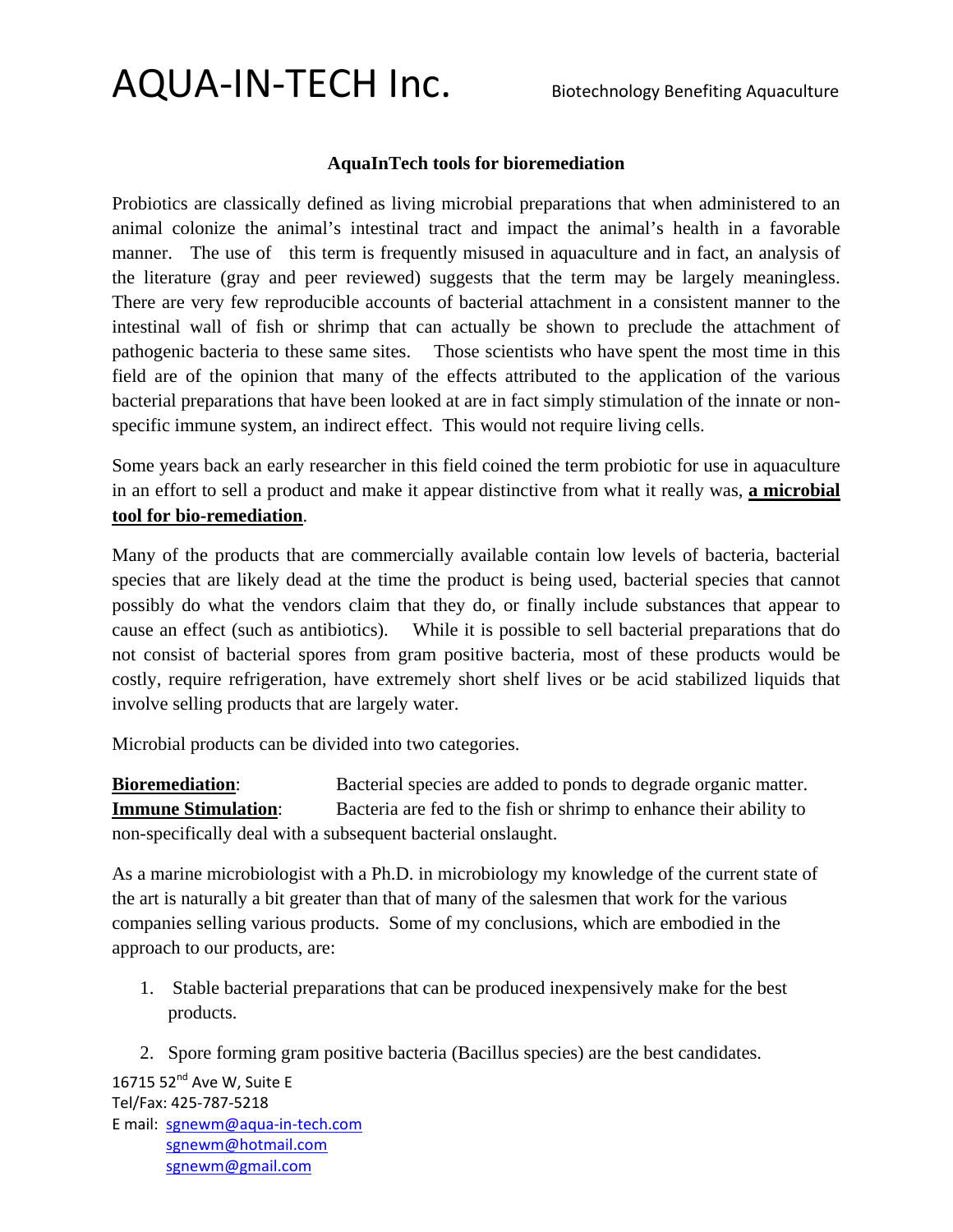# AQUA-IN-TECH Inc. Biotechnology Benefiting Aquaculture

- 3. Specific strains need to be selected that have the properties that one is interested in.
- 4. Ponds and animals already contain very high levels of naturally occurring bacterial populations composed of hundreds, if not thousands of species. Typically in pond water and pond bottoms natural bacterial counts are in the millions per ml or gram. Similarly in the gut.
- 5. Trying to change these through the use of generic low count products is not likely to be successful.
- 6. Powdered products that are added to pond water are all plagued by a number issue. Adding high levels of cultured bacteria is costly and has little proven efficacy. Simple mathematic analyses suggest that it is problematic to add what would likely be meaningful levels of bacteria.
- 7. Feeding living bacteria should only be done through the use of top dressing using bacterial species that are known to be shelf stable only when refrigerated, although high titer Bacillus products have some potential likely however as a result of bioremediation.
- 8. Most products do not contain the types of bacterial species at the loads that are claimed.
- 9. Many products contain bacteria that are in the product for the user and not for the fish or shrimp.
- 10. The first clue that things are not what they appear to be is when vendors make claims based on a standardized addition of product (i.e. add one kg per ha, 5 liters, etc.). Each pond is different and effective programs need to take this into account.

The products below are our primary products. We can custom formulate products and you are free to private label products as you see fit.

#### *PRO4000X*



A tableted mixture of bacillus species selected for their ability to degrade organic material. Each tablet contains at least 52 billion CFU of spores. Field trail data, letters of recommendation, etc. are available. Tablets can be added to ponds, lakes, golf course lakes, koi ponds, shrimp ponds, fish ponds, shrimp and fish hatchery tanks where they dissolve and the bacteria germinate and grow.

16715  $52<sup>nd</sup>$  Ave W. Suite E Tel/Fax: 425-787-5218 E mail: [sgnewm@aqua-in-tech.com](mailto:sgnewm@aqua-in-tech.com) [sgnewm@hotmail.com](mailto:sgnewm@hotmail.com) [sgnewm@gmail.com](mailto:sgnewm@gmail.com)